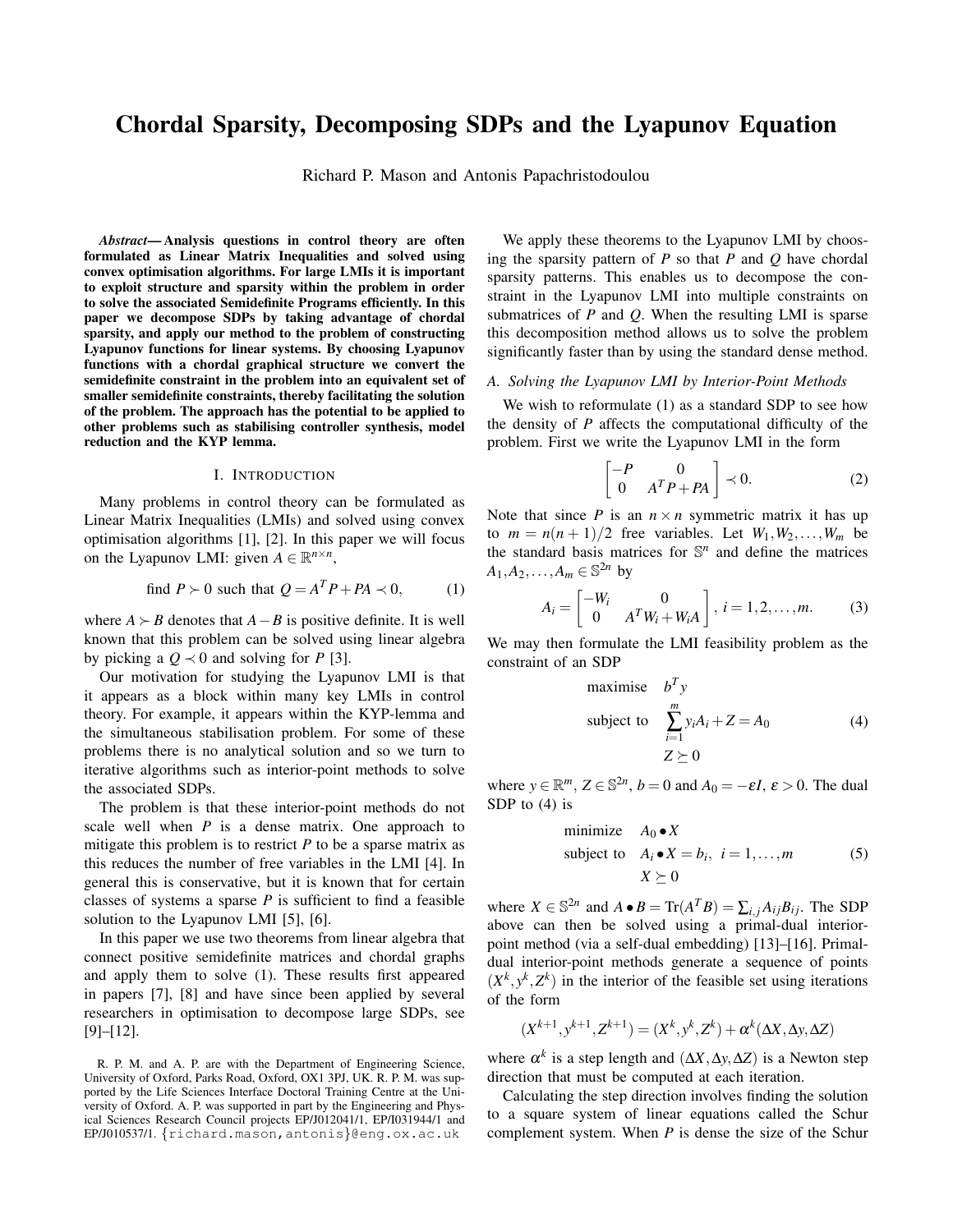

Fig. 1: An example of a chordal graph.

complement system is  $m = n(n+1)/2$  and hence when is *n* is large the time required to solve the LMI can be prohibitive. This motivates us to explore sparse *P* matrices, and in particular we will consider the case where *P* and *Q* have a chordal sparsity pattern.

#### II. PRELIMINARIES

Let  $G = (V, E)$  be an undirected graph, with set of nodes  $V = \{1, 2, ..., N\}$  and set of edges  $E \subseteq V \times V$ . For a subset  $V' \subset V$ , the induced subgraph is the graph  $G = (V', E')$  with vertex set *V'* and edge set  $E' = E \cap (V' \times V')$ . A clique is a subset  $C \subset V$  such that for any  $i, j \in C$ ,  $(i, j) \in E$ . A maximal clique is a clique that is not a subset of another clique. A cycle is a sequence of pairwise distinct vertices  $\gamma = (v_1, v_2, \dots, v_s)$  having the property that

$$
(\mathsf{v}_1,\mathsf{v}_2), (\mathsf{v}_2,\mathsf{v}_3), \ldots, (\mathsf{v}_{s-1},\mathsf{v}_s), (\mathsf{v}_s,\mathsf{v}_1) \in E
$$

and *s* is the length of the cycle. A chord of the cycle  $\gamma$  is an edge  $(v_i, v_j) \in E$  where  $1 \le i < j \le s$ ,  $(i, j) \ne (1, s)$ , and  $|i-j|$  ≥ 2. A graph is chordal if every cycle of length ≥ 4 has a chord, see Figure 1.

A vertex  $v$  is called simplicial if all its neighbours are adjacent to each other. A bijection  $\alpha : V \mapsto \{1, ..., N\}$  is called an ordering of *G*. For simplicity we write an ordering as  $\alpha = \langle v_1, v_2,..., v_N \rangle$  where  $v_i = \alpha^{-1}(i)$ . An ordering  $\alpha$ of *G* is a perfect elimination ordering if, for each  $i \in$  $\{1, \ldots, N\}$ ,  $v_i$  is a simplicial vertex of the subgraph induced by  $\{v_i, \ldots, v_N\}$ .

*Theorem 1:* [17] *G* is chordal if and only if *G* has a perfect elimination ordering.

Let *G* be a connected graph with set of maximal cliques  $\mathscr{C} = \{C_1, C_2, \ldots, C_p\}$ . A clique tree,  $\mathscr{T} = (\mathscr{C}, \mathscr{E})$  with  $\mathscr{E} \subseteq$  $\mathscr{C} \times \mathscr{C}$ , is a connected graph with no cycles. A clique tree is said to satisfy the clique intersection property if for every pair of distinct  $C_i, C_j \in \mathcal{C}$ , the set  $C_i \cap C_j$  is contained in every clique on the unique path connecting  $C_i$  and  $C_j$  in the clique tree.

*Theorem 2:* [18] A connected graph *G* is chordal if and only if there exists a clique tree  $\mathscr{T} = (\mathscr{C}, \mathscr{E})$  for which the clique intersection property holds.

Let  $J(C) = \{(i, j) \in C \times C \mid 1 \le i \le j \le n\}$  for every  $C \subseteq$ *V*. In a connected graph the maximal cliques will overlap, i.e.,  $C_i \cap C_j \neq \emptyset$  for some  $C_i, C_j \in \mathscr{C}$ . Given a clique tree that satisfies the clique intersection property we denote the minimal set of overlapping elements by  $\Lambda$ , where

$$
\Lambda = \{ (i, j, k, l) \mid (i, j) \in J(C_k \cap C_l), (C_k, C_l) \in \mathcal{E} \}.
$$
III. CHORDAL DECOMPOSITIONS OF POSITIVE

# SEMIDEFINITE MATRICES

Let  $G = (V, E)$  be an undirected graph and assume that  $(i,i) \in E$  for all  $i \in V$ , i.e., each node has a self-loop. A partial symmetric matrix, *X*, is a symmetric  $N \times N$  matrix where element  $X_{ij}$  is specified if and only if  $(i, j) \in E$ . A completion of *X* is an  $N \times N$  matrix *M* which satisfies  $M_{ij} = X_{ij}$  for all  $(i, j) \in E$ . We say that *M* is a positive completion of *X* if and only if *M* is a completion of *X* and *M* is positive semidefinite. We will use the following notation:

 $S^{N}(E, ?)$  = the set of *N* × *N* partial symmetric matrices with elements defined on *E*

$$
\mathbb{S}_{+}^{N}(E, ?) = \{X \in \mathbb{S}^{N}(E, ?)| \exists M \succeq 0, M_{ij} = X_{ij} \,\forall (i, j) \in E\}
$$
  
\n
$$
\mathbb{S}^{N}(E, 0) = \{X \in \mathbb{S}^{N} | X_{ij} = 0 \text{ if } (i, j) \notin E\}
$$
  
\n
$$
\mathbb{S}_{+}^{N}(E, 0) = \{X \in \mathbb{S}^{N}(E, 0) | X \succeq 0\}
$$
  
\n
$$
\mathbb{S}^{C} = \{X \in \mathbb{S}^{N} | X_{ij} = 0 \text{ if } (i, j) \notin C \times C\} \text{ for every } C \subseteq V
$$
  
\n
$$
\mathbb{S}_{+}^{C} = \{X \in \mathbb{S}^{C} | X \succeq 0\} \text{ for every } C \subseteq V
$$
  
\n
$$
X(C) = \overline{X} \in \mathbb{S}^{C} \text{ such that } \overline{X}_{ij} = X_{ij} \ (i, j) \in C \times C \text{ for}
$$
  
\nevery  $X \in \mathbb{S}^{N} \text{ and every } C \subseteq V$ .

 $U_{ij}$  = the *N* × *N* symmetric matrix with 1 in the  $(i, j)$ th

and (*j*,*i*)th elements and 0 elsewhere.

*Theorem 3:* [7] Let  $G = (V, E)$  be a chordal graph with set of maximal cliques  $\mathcal{C} = \{C_1, \ldots, C_p\}$ . Suppose that *X* ∈  $S^N(E, ?)$ . Then  $X \in S^N_+(E, ?)$  if and only if  $X(C_k) \succeq 0$  for  $k = 1, 2, \ldots, p.$ 

Dual to the cone  $\mathbb{S}^N_+(E, ?)$  is the cone  $\mathbb{S}_+(E, 0)$  and the following can be derived from Theorem 3 using this dual relationship [19].

*Theorem 4:* [8] Let  $G = (V, E)$  be a chordal graph with set of maximal cliques  $\mathcal{C} = \{C_1, \ldots, C_p\}$ . Suppose that  $A \in$  $S^N(E,0)$ . Then  $A \in S^N_+(E,0)$  if and only if there exists a set of matrices  $\{A^1, A^2, \ldots, A^p\}$  such that

$$
A = \sum_{k=1}^{p} A^{k}, \ A^{k} \in \mathbb{S}_{+}^{C_{k}}, \ k = 1, \ldots, p.
$$

*k*=1 For our purposes we restate Theorem 4 using clique trees.

*Theorem 5:* [12] Let  $G = (V, E)$  be a chordal graph with set of maximal cliques  $\mathcal{C} = \{C_1, \ldots, C_p\}$ . Suppose that *A* ∈  $S^{N}(E,0)$ . Then  $A \in S^{N}_{+}(E,0)$  if and only if the system of LMIs

$$
A^k - L^k(\boldsymbol{\theta}) \in \mathbb{S}^{C_k}_+, k = 1, 2, \ldots, p,
$$

is feasible, where  $\theta$  is a vector of variables of the form  $\theta = (\theta_{ijkl} | (i, j, k, l) \in \Lambda)$  and

$$
L^k(\theta) = \sum_{(i,j,l) \mid (i,j,k,l) \in \Lambda} U_{ij}\theta_{ijkl} - \sum_{(i,j,h) \mid (i,j,h,k) \in \Lambda} \theta_{ijhk} U_{ij}
$$

for every  $\theta = (\theta_{ijkl} | (i, j, k, l) \in \Lambda), k \in \{1, 2, ..., p\}.$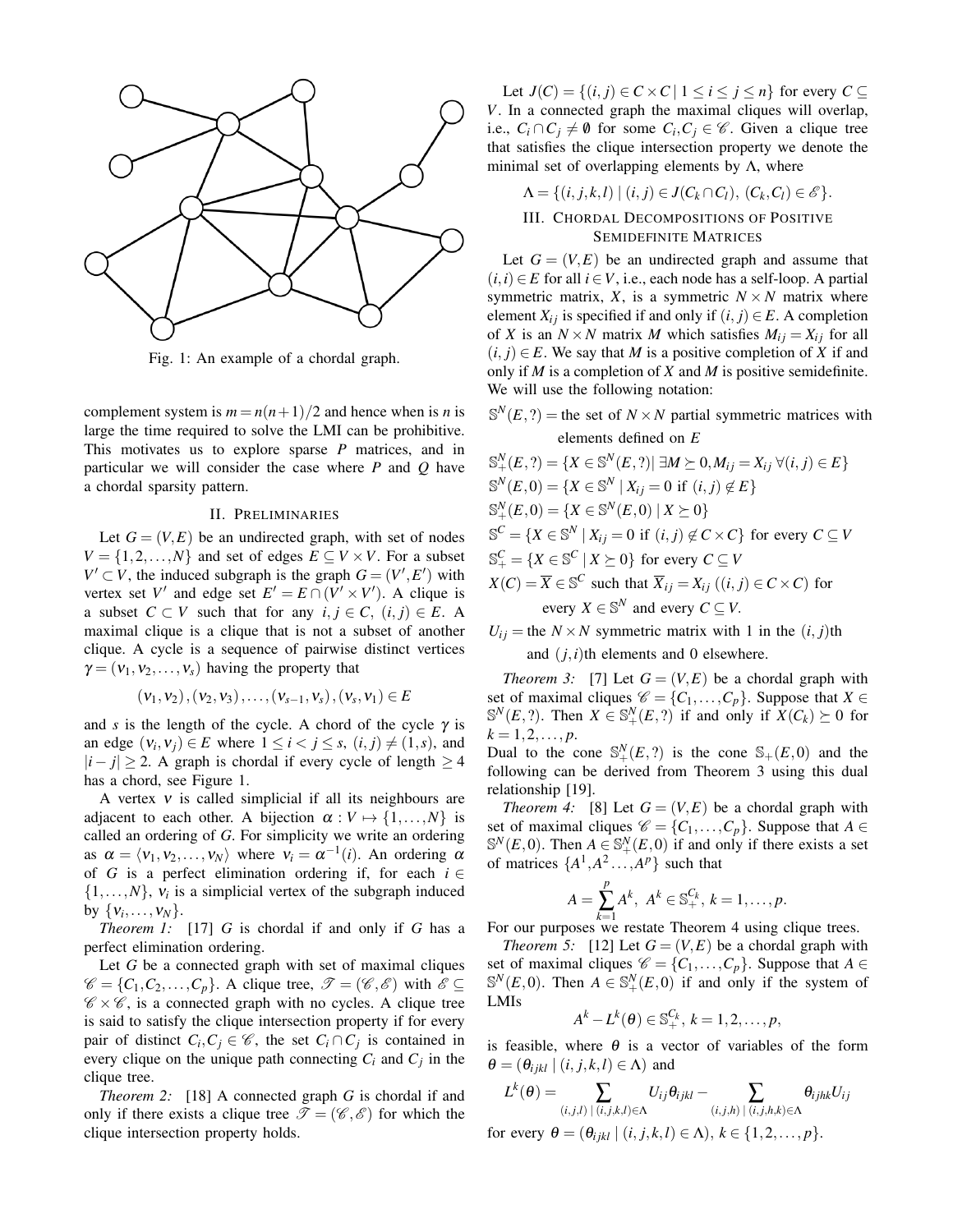#### IV. CHORDAL DECOMPOSITION OF THE LYAPUNOV LMI

In this section we return to the SDP formulation of the Lyapunov LMI (4)-(5) and explain how it can be decomposed using Theorems 3 and 4. Suppose that  $A \in \mathbb{S}^{N}(E,0)$ , where  $G = (V, E)$  is not necessarily chordal. A chordal extension of *G*, denoted by  $G_{ch} = (V, F)$ , is a chordal graph where the edge set satisfies  $E \subseteq F$ . Since  $(i, j) \notin E \Rightarrow A_{ij} = 0$ , for an arbitrary  $X \in \mathbb{S}^N$ 

$$
A \bullet X = \sum_{(i,j)\in E} A_{ij} X_{ij} = \sum_{(i,j)\in F} A_{ij} X_{ij}.
$$
 (6)

A given graph *G* may have many chordal extensions and the problem of finding the chordal extension that adds the minimum number of edges is NP hard, but fortunately there are effective heuristics for finding minimal chordal extensions. In this paper we find a chordal extension for *G* by permuting the adjacency matrix using a minimum degree ordering and then performing a symbolic Cholesky factorisation.

Now consider (5). Suppose that  $A_0, A_1, \ldots, A_m \in S^N(E, 0)$ and replace the inner products using (6). Then we can write the primal form of the SDP in an equivalent form

minimize 
$$
\sum_{(i,j)\in F} [A_0]_{ij} X_{ij}
$$
  
subject to 
$$
\sum_{(i,j)\in F} [A_q]_{ij} X_{ij} = b_q, q = 1, 2, ..., m \quad (7)
$$

$$
X \in \mathbb{S}^N_+(F, ?),
$$

where we have used the fact that the values of the objective and constraint functions are not affected by completing *X*. From Theorem 3 the semidefinite constraint will be satisfied if and only if the submatrices of *X* corresponding to the maximal cliques of  $G = (V, F)$  are positive semidefinite. Let  $\mathscr{C} = \{C_1, C_2, \ldots, C_p\}$  be the maximal cliques of  $G = (V, F)$ , then (7) can be written as:

minimize 
$$
\sum_{(i,j)\in F} [A_0]_{ij} X_{ij}
$$
  
subject to 
$$
\sum_{(i,j)\in F} [A_q]_{ij} X_{ij} = b_q, q = 1, 2, ..., m
$$
 (8)  

$$
X^k \in \mathbb{S}_+^{C_k}, k = 1, 2, ..., p.
$$

We may decompose any  $A_q \in \mathbb{S}(E,0)$  into a summation of matrices of the form  $A_q^k \in \mathbb{S}^{C_k}$  since  $E \subset F$ , i.e.,

$$
A_q = \sum_{k=1}^p A_q^k, \ A_q^k \in \mathbb{S}^{C_k}, \ k = 1, 2, \dots, p. \tag{9}
$$

Using (9) we can write the inner product of  $A_q$  with an arbitrary matrix  $X \in \mathbb{S}^N$  as

$$
A_q \bullet X = \sum_{(i,j) \in F} [A_q]_{ij} X_{ij} = \sum_{k=1}^p \left( \sum_{(i,j) \in F} [A_q^k]_{ij} X_{ij} \right).
$$

Since  $A_q^k \in \mathbb{S}^{C_k}$  we may replace this equality with

$$
A_q \bullet X = \sum_{k=1}^p \left( A_q^k \bullet X(C_k) \right) \text{ for every } X \in \mathbb{S}^N. \tag{10}
$$

By using (10) we have

minimize 
$$
\sum_{k=1}^{p} \left( A_0^k \bullet X(C_k) \right)
$$
  
subject to 
$$
\sum_{k=1}^{p} \left( A_q^k \bullet X(C_k) \right) = b_q, \ q = 1, 2, ..., m
$$
 (11)  

$$
X(C_k) \in \mathbb{S}_+^{C_k}, \ k = 1, 2, ..., p.
$$

Unfortunately this is not a standard SDP as the submatrices in the semidefinite constraints  $X(C_k) \succeq 0$  share elements and so are not independent. To convert this into a standard SDP Fukuda *et. al.* introduce new independent variables  $X^1, X^2, \ldots, X^p$  where  $X^k \in \mathbb{S}_+^{C_k}$  and new constraints that ensure equality between the overlapping elements [9]. The SDP problem then becomes

minimize 
$$
\sum_{k=1}^{p} (A_0^k \bullet X^k)
$$
  
subject to 
$$
\sum_{k=1}^{p} (A_q^k \bullet X^k) = b_q, \ q = 1, 2, ..., m
$$

$$
U_{ij} \bullet X^k - U_{ij} \bullet X^l = 0, (i, j, k, l \in \Lambda)
$$

$$
X^k \in \mathbb{S}_+^{C_k}, k = 1, 2, ..., p
$$
 (12)

where the constraint  $U_{ij} \bullet X^k - U_{ij} \bullet X^l = 0$  enforces that the variable  $X_{ij}$  shared by maximal cliques  $k$  and  $l$  must be equal<sup>1</sup>. Note that the single large semidefinite constraint in (5) has been replaced by multiple semidefinite constraints on smaller matrix variables and that the SDP is now in a block diagonal form. This is important because SDP solvers such as SeDuMi can exploit this block diagonal form to calculate the next iterate of the Newton step more efficiently.

#### *A. Dual SDP*

We now decompose the dual SDP using Theorem 4. Consider (4). Under our assumption on the aggregate sparsity pattern of the LMI the feasibility constraints of the dual SDP are

$$
\sum_{i=1}^{q} y_q A_q + Z = A_0, Z \in \mathbb{S}_+^N(E, 0). \tag{13}
$$

Let  $G_{ch} = (V, F)$  be a chordal extension of  $G = (V, E)$ , with set of maximal cliques  $\mathcal{C} = \{C_1, C_2, \ldots, C_p\}$ . Using this chordal extension we can write (13) in the equivalent form

$$
\sum_{q=1}^{m} y_q A_q + Z = A_0, Z \in \mathbb{S}_+^N(F, 0). \tag{14}
$$

Note that the constraint  $Z_{ij} = 0$  if  $(i, j) \in F \setminus E$  is implicit in these constraints, since  $A(y) = A_0 - \sum_{q=1}^m y_q A_q \in \mathbb{S}^N(E, 0)$ for all  $y \in \mathbb{R}^m$ . Let  $A_q^k$  for  $k = 1, 2, ..., p$  and  $q = 0, 1, 2, ..., m$ be matrices that satisfy

$$
\sum_{k=1}^{p} \left( A_0^k - \sum_{q=1}^{m} y_q A_q^k \right) = A_0 - \sum_{i=1}^{q} y_q A_q.
$$

<sup>1</sup>Technically,  $\Lambda$  consists of two disjoint trees since the Lyapunov SDP is block diagonal with two blocks.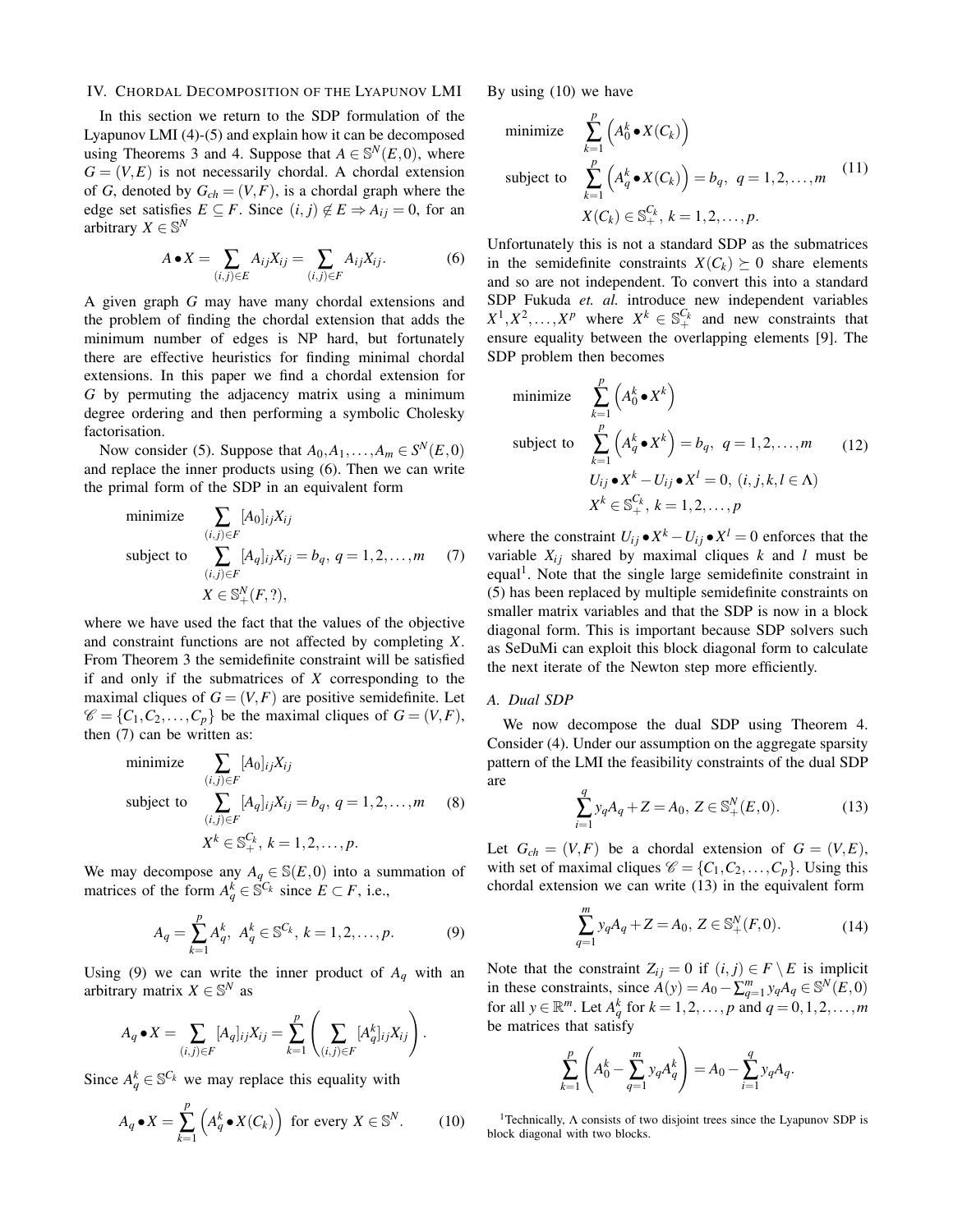The following proposition uses Theorem 4 to decompose the constraints of the dual SDP.

*Proposition 1:* The set of constraints (14) is feasible if and only if there exist matrices  $Z^k \in \mathbb{S}^{C_k}$  and  $L^k(\theta) \in \mathbb{S}^{C_k}$  for  $k = 1, 2, \ldots, p$  that satisfy

$$
Z^{k} = A_{0}^{k} - \sum_{q=1}^{m} y_{q} A_{q}^{k} - L^{k}(\theta), k = 1, 2, ..., p
$$
  

$$
Z^{k} \in \mathbb{S}_{+}^{C_{k}}, k = 1, 2, ..., p
$$

where  $L^k(\theta)$  are as defined in Theorem 5.

*Proof:* Let  $Z = \sum_{k=1}^{p}$  $\sum_{k=1}^{p} Z_k$  and note that  $\sum_{k=1}^{p} Z_k$  $\sum_{k=1}^p L^k(\theta) = 0$ to give the first condition. The second condition then follows from Theorem 4,

$$
Z \in \mathbb{S}^N_+(F,0) \Leftrightarrow Z = \sum_{k=1}^p Z_k, Z_k \in \mathbb{S}^{C_k}_+.
$$

With these equivalent constraints the decomposition of the dual SDP is

maximize 
$$
b^T y
$$
  
\nsubject to 
$$
\sum_{q=1}^m y_q A_q^k + L^k(\theta) + Z^k = A_0^k, k = 1, 2, ..., p
$$

$$
Z^k \in \mathbb{S}_+^{C_k}, k = 1, 2, ..., p.
$$
\n(15)

Note that the SDPs (12) and (15) are Lagrange duals of one another (derivation given in the Appendix). For each equality constraint  $U_{ij} \bullet X^k - U_{ij} \bullet X^l = 0$  in the primal problem there is an associated dual variable  $\theta_{ijkl}$ . We note that this decomposition has been exploited to decompose problems in distributed robust stability analysis using IQCs [20].

For further information on the conversion process we refer the reader to papers [9], [10], [12]. Solvers that exploit chordal sparsity in general SDPs are available, in particular SMCP [11] and SDPA-C [21]. Also available is SparseCoLO which automates the reformulation of SDPs with chordal sparsity to facilitate solution using standard solvers [12].

#### V. STRUCTURED SYSTEMS

Throughout this section let  $\dot{x}(t) = Ax(t)$  be the system that we wish to construct a Lyapunov function for. We consider five classes of *A* matrices that allow us to choose *P* so that *P* and *Q* have a chordal sparsity pattern. By finding chordal sparsity patterns we are then able to efficiently test for Lyapunov functions of this form using the chordal decomposition of the SDP.

### *A. Banded Matrices*

We say that  $A \in \mathbb{R}^{n \times n}$  is a banded matrix of bandwidth *d* if there exists an integer  $1 < d < n$  such that

$$
A_{ij} \neq 0
$$
 if and only if  $|i - j| \leq d$ .

This form of *A* matrix corresponds to the case where the system consists of a chain of overlapping subsystems. Note that banded matrices are a subset of chordal graphs. In this case we can choose *P* to also be a banded matrix of order  $d = 1, 2, \ldots, n - 1$  and this gives a sequence of banded *Q* matrices of increasing order up to a complete graph.

## *B. Cyclical Matrices*

Another class of *A* matrices for which we can find *P* and *Q* with chordal sparsity patterns is the class of cyclical matrices. In a cyclical matrix the nodes are connected in a ring or a cycle topology which can be represented by the following sparsity pattern

$$
A_{ij} = \begin{cases} 1 & \text{if } |i-j| \le 1 \\ 1 & \text{if } (i,j) = (1,n) \text{ or } (n,1) \\ 0 & \text{otherwise.} \end{cases}
$$
 (16)

Let the sparsity pattern of *P* be defined by

$$
P_{ij} = \begin{cases} 1 & \text{if } i = j \\ 1 & \text{if } i + j = n + 1 \\ 1 & \text{if } i + j = n + 2 \\ 0 & \text{otherwise.} \end{cases}
$$
(17)

*Theorem 6:* Given  $A \in \mathbb{R}^{n \times n}$  with a cyclic sparsity pattern, the sparsity pattern of  $P$  defined in  $(17)$  is chordal and results in a  $Q = A^T P + P A$  with a chordal sparsity pattern. (Proof given in the appendix).

#### *C. Tree Matrices*

Let  $G = (V, E)$  be a tree, i.e, a graph that is connected and has no cycles. We pick one node to be the root of the tree and label it *r*. We say that node *u* is the parent of node *v* and *v* is the child of *u* if *u* is the unique node adjacent to  $\nu$  on the unique path from  $r$  to  $\nu$ . We define the siblings of a node *u* to be the set of all nodes with the same parent as *u* (including *u*). Given node  $i \in V$ , we denote its parent by Par $(i)$ , its children by Ch $(i)$  and its siblings by Sib $(i)$ . We number the nodes in a topological ordering, meaning that each parent has a higher number than its children. Let  $M(i) = \{i\} \cup \text{Par}(i) \cup \text{Ch}(i).$ 

Given a tree *T*, define the sparsity pattern of *A* by

$$
A_{ij} = \begin{cases} 1 & \text{if } j \in M(i) \\ 0 & \text{otherwise.} \end{cases}
$$
 (18)

Let the sparsity pattern of *P* to be defined by

$$
P_{ij} = \begin{cases} 1 & \text{if } j \in \text{Sib}(i) \\ 0 & \text{otherwise.} \end{cases}
$$
 (19)

*Theorem 7:* Given  $A \in \mathbb{R}^{n \times n}$  with a sparsity pattern defined by the tree  $T$ , the sparsity pattern of  $P$  defined in (19) is chordal and results in a  $Q = A^T P + P A$  with a chordal sparsity pattern. (Proof given in the appendix).

## *D. Metzler Matrices and Triangular Matrices*

A matrix  $A \in \mathbb{R}^{n \times n}$  is said to be Metzler if all its off diagonal elements are nonnegative i.e,  $a_{ij} \geq 0 \ \forall i \neq j$ .

*Proposition 2:* [6] Let  $A \in \mathbb{R}^{n \times n}$  be a Metzler matrix. Then the following statements are equivalent:

i) the matrix *A* is Hurwitz

ii) there exists a positive definite, diagonal matrix  $P \succ 0$  such that  $Q = A^T P + P A \prec 0$ .

If we further assume that *A* is sparse, then by choosing *P* to be diagonal we ensure that the structure of *A* is preserved in *Q*. Let  $G = (V, E)$  be the graphical structure of *Q*, then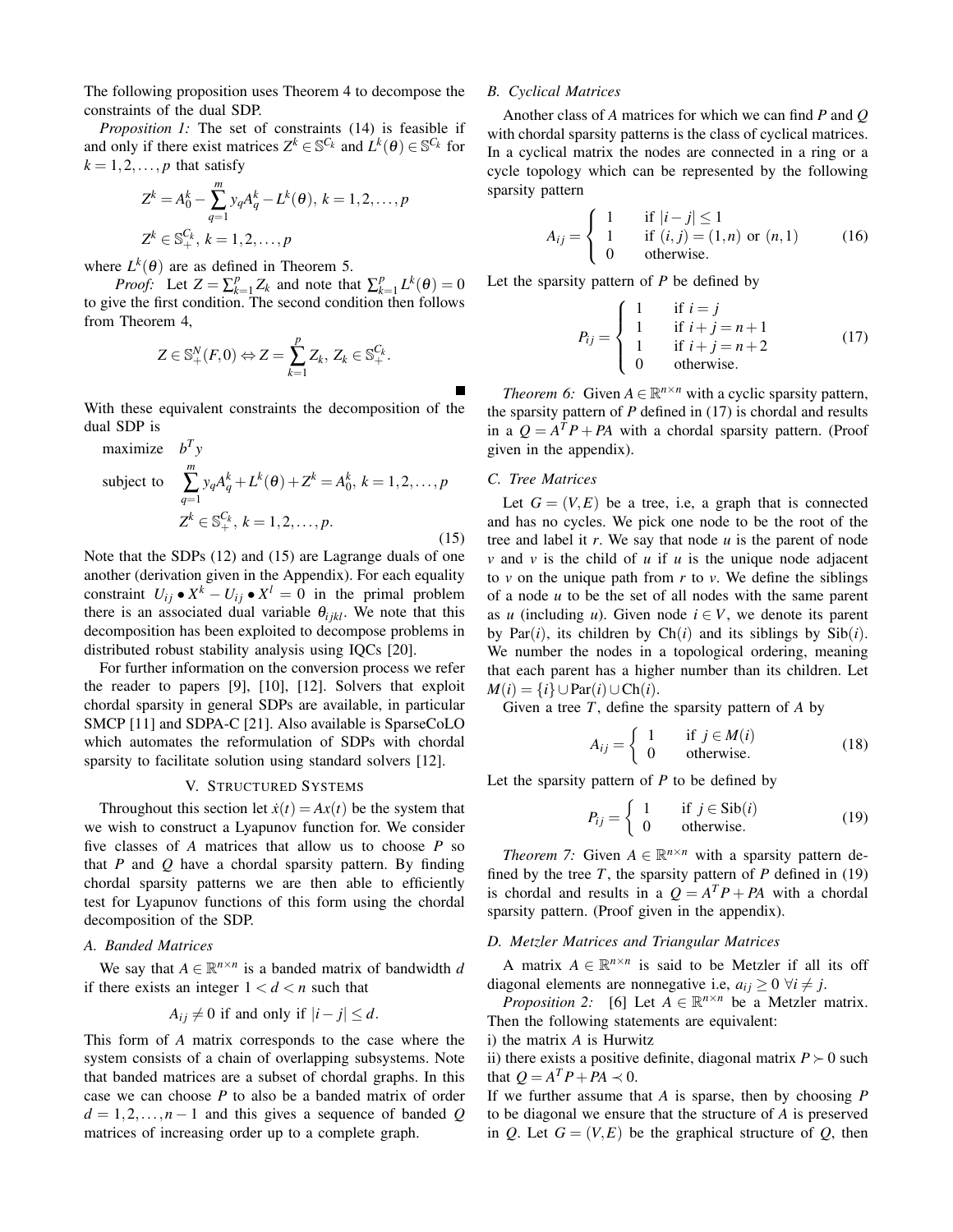we can find a chordal extension  $G = (V, F)$  where  $E \subseteq F$ . Therefore, given a sparse Metzler matrix we can apply the chordal decomposition to the SDP so that we can efficiently test whether the system is stable.

*Remark 1:* It is known that stable triangular matrices also admit a diagonal Lyapunov function [22]. Therefore when a matrix is triangular and sparse we can apply exactly the same decomposition as with the Metzler matrices.

#### *E. Sparse Non-chordal Matrices*

Chordal extensions allow us to generalise the chordal decomposition approach to non-chordal sparse systems. Given a sparse matrix  $A \in \mathbb{R}^{n \times n}$ , choose a sparsity pattern for *P*, i.e.,  $G(P) = (V, R)$ . This implies a sparsity pattern for *Q* i.e.,  $G(Q) = (V, S)$  where  $Q = A^T P + P A$ . The sparsity patterns of *P* and *Q* will not be chordal in general, but we can chordal extend them to  $G_{ch}(P) = (V, T)$  and  $G_{ch}(Q) = (V, U)$  and then apply the chordal decomposition as described in the previous section.

This suggests a method to iteratively search for sparse Lyapunov functions:

```
Algorithm: Given A \in \mathbb{R}^{n \times n}. Initialise m = 1while: m \leq nP = banded matrix with bandwidth m.
   Compute G(Q) where Q = A^T P + P AChordal extend G(P) and G(Q) to G_{ch}(P) and G_{ch}(Q)Solve the chordal SDP (12) or (15).
  if: SDP is feasible
       A Lyapunov function has been found
  else:
       m = m + 1end
end
```
#### VI. NUMERICAL RESULTS

In this section we give numerical results that demonstrate the improvements in efficiency possible when chordal sparsity in an LMI is taken advantage of. We make use of SparseCoLO which detects chordal sparsity in an LMI and preprocesses the data so that the matrix variables are block diagonal. The conversion is performed using the clique tree conversion method described in Section IV. After this preprocessing step, SparseCoLO then calls either SeDuMi, SDPA or SDPT3 to solve the problem [12].

To test the chordal decomposition method we generated random matrices with negative eigenvalues and imposed on them the properties described in SectionV to create sparse Metzler, sparse triangular, banded, cyclical and tree structured *A* matrices. Then we compared the time taken for SeDuMi and SparseCoLO+SeDuMi to solve the Lyapunov LMI. For all of our experiments the SDP was considered to be solved when the primal-dual gap had been reduced to less

than  $\varepsilon = 10^{-9}$ . The experiments were run on a MacBook Pro with a 2.9GHz processor and 8GB of RAM.

For the case of banded matrices we chose *A* and *P* to be banded with order  $d = 5$ . To generate the trees we simply started with the trivial tree  $\{v\}$  and then added edges to a node not in the tree, repeating until all of the nodes were connected to the tree. For the Metzler and triangular cases we generated sparse graphs and then found a chordal extension to determine how to decompose the problem. To generate sparse non-chordal matrices we first generated sparse chordal graphs and then added in random elements using the MAT-LAB command sprandsym $(n, density)$  where *density* =  $0.1/n$ .

Table I shows the CPU time in seconds required to solve the SDPs for the five different sparsity patterns. The variable maxC corresponds to the largest maximal clique in the sparsity pattern of the LMI. MaxC was kept constant as the number of nodes was increased. The numbers in the brackets e.g., (230,17) are the size and number of blocks the Schur complement matrix respectively.

We see that the size of the Schur complement matrix is larger when we apply the chordal decomposition method. This is due to the extra variables that are introduced (the dual variables of the equality constraints  $(\theta)$ ). However, the problem is decomposed into a number of blocks of smaller size which SeDuMi can exploit to solve the problem more efficiently. Hence the chordal decomposition method is significantly more efficient in these sparse cases with small maximal cliques.

As the number of nonzero elements in the *A* matrix increases, this tends to increase the density of the matrices in the LMI. This leads to larger maximal cliques, with more overlapping elements, which in the chordal decomposition requires us to introduce more dual variables. This increases the size of the Schur complement matrix. Table II shows the effect of increasing maximal clique sizes on the time taken to solve the Lyapunov LMI for sparse Metzler matrices with  $n = 400$ . We see that for small maxC the chordal decomposition is more efficient than the standard dense method, but as maxC is made larger the increased size of the Schur complement matrix outweighs the advantages of decomposing the problem into blocks.

#### VII. CONCLUSION

We have shown that chordal sparsity in the Lyapunov LMI can be exploited to improve the efficiency with which the associated SDPs are solved. We applied the method to construct Lyapunov functions for randomly generated linear systems from five different classes. It was shown that when the size of the maximal cliques is small the chordal decomposition method is significantly quicker than the standard method. This makes it a promising approach when applied to large, sparse systems which are often found in applications.

In the future we will apply this methodology to other LMIs arising in systems and control theory, such as in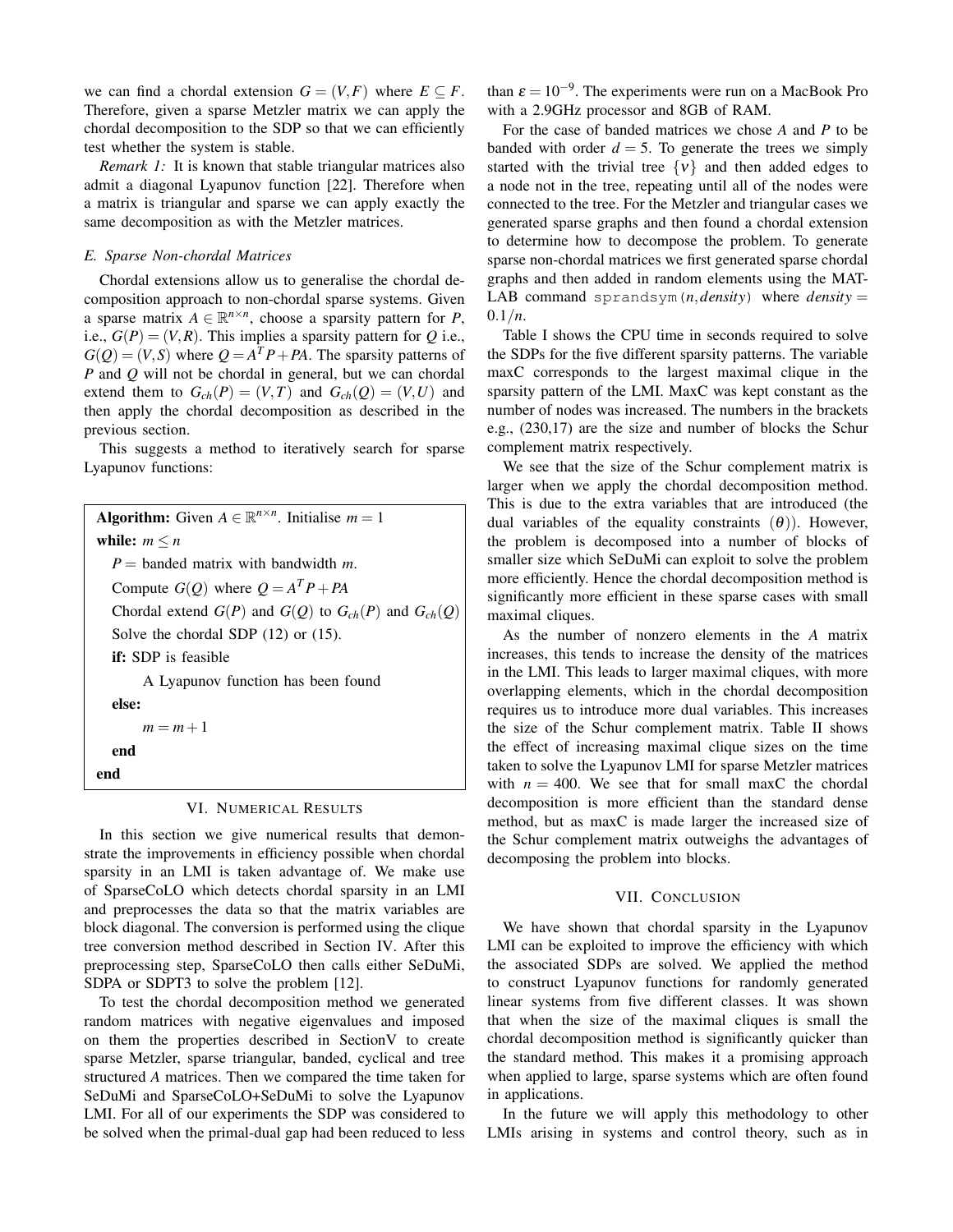| Banded Matrices ( $maxC = 11$ )    |                |                   |  |  |
|------------------------------------|----------------|-------------------|--|--|
| $\boldsymbol{n}$                   | SeDuMi         | SparseCoLO+SeDuMi |  |  |
| 200                                | 10.7(1185,2)   | 4.4 (1865,27)     |  |  |
| 400                                | 65.3 (2385,2)  | 8.3 (3745,51)     |  |  |
| 600                                | 197.9 (3585,2) | 12.7 (5640,76)    |  |  |
| 800                                | 679.4 (4785,2) | 17.5 (7535,101)   |  |  |
| Cyclical Matrices (max $C = 4$ )   |                |                   |  |  |
| n                                  | SeDuMi         | SparseCoLO+SeDuMi |  |  |
| 200                                | 9.2(399.2)     | 2.1 (489.33)      |  |  |
| 400                                | 52.0 (799,2)   | 3.1 (986,65)      |  |  |
| 600                                | 152.0 (1199,2) | 5.2 (1476,95)     |  |  |
| 800                                | 418.6 (1599,2) | 7.1 (1973,127)    |  |  |
| Tree Matrices (max $C = 15$ )      |                |                   |  |  |
| n                                  | SeDuMi         | SparseCoLO+SeDuMi |  |  |
| 200                                | 13.6(393,2)    | 3.3(643,73)       |  |  |
| 400                                | 88.3 (755,2)   | 7.7 (1063,146)    |  |  |
| 600                                | 290.2 (1184,2) | 9.9 (1684,217)    |  |  |
| 800                                | 466.4 (1598,2) | 13.9 (2502,289)   |  |  |
| $(maxC = 10)$<br>Sparse Metzler    |                |                   |  |  |
| n                                  | <b>SeDuMi</b>  | SparseCoLO+SeDuMi |  |  |
| 200                                | 15.76(200,2)   | 1.6(230,17)       |  |  |
| 400                                | 66.9 (400,2)   | 3.3 (496,37)      |  |  |
| 600                                | 296.0 (600,2)  | 4.3 (732,53)      |  |  |
| 800                                | 391.0 (800,2)  | 6.9 (982,71)      |  |  |
| Sparse Triangular (max $C = 10$ )  |                |                   |  |  |
| n                                  | SeDuMi         | SparseCoLO+SeDuMi |  |  |
| 200                                | 14.0(200,2)    | 1.9(291,24)       |  |  |
| 400                                | 71.2 (400,2)   | 2.7 (533,41)      |  |  |
| 600                                | 237.1 (600,2)  | 4.7 (931,57)      |  |  |
| 800                                | 401.8 (800,2)  | 4.9 (995,70)      |  |  |
| Sparse Non-chordal ( $maxC = 12$ ) |                |                   |  |  |
| n                                  | SeDuMi         | SparseCoLO+SeDuMi |  |  |
| 200                                | 9.3(200,2)     | 1.8(280.31)       |  |  |
| 400                                | 58.2 (400,2)   | 4.0 (680,73)      |  |  |
| 600                                | 192.3 (600,2)  | 5.8 (986,97)      |  |  |
|                                    |                |                   |  |  |

TABLE I: SeDuMi CPU time vs SparseCoLO+SeDuMi CPU time in seconds to solve the Lyapunov LMI for different sparsity patterns, (size of Schur complement matrix, no. of blocks).

| Sparse Metzler $(n=400)$ |        |              |                   |
|--------------------------|--------|--------------|-------------------|
| maxC                     | nnz(A) | SeDuMi       | SparseCoLO+SeDuMi |
| h                        | 2022   | 57.5(400.2)  | 3.3(486,35)       |
| 10                       | 2606   | 65.1(400.2)  | 3.4 (554,36)      |
| 17                       | 4874   | 69.4 (400,2) | 5.3 (980,44)      |
| 20                       | 5240   | 72.0 (400,2) | 14.9 (3418,192)   |
| 27                       | 9260   | 70.0 (400.2) | 129.9 (7182,172)  |

TABLE II: SeDuMi CPU time vs SparseCoLO+SeDuMi CPU time in seconds to solve the Lyapunov LMI for Metzler matrices with  $n = 400$  nodes whilst varying the size of the maximal cliques, (size of Schur complement matrix, no. of blocks).

the KYP lemma. This will allow us to bound the inputouput properties of large, sparse systems. Another promising direction is to apply this approach to the stability analysis of systems with polynomial vector fields by using Sum of Squares. We will also investigate how to use information about the system, in terms of dynamics or spectral properties, in order to inform the choice of sparsity pattern for the Lyapunov function

## VIII. APPENDIX

# *A. Derivation of the dual SDP from the primal SDP*

The Lagrangian function for (12) is

$$
L(X, y, \theta, Z) = \sum_{k=1}^{p} \left( A_0^k \bullet X^k \right) - \sum_{q=1}^{m} y_q \left( \sum_{k=1}^{p} \left( A_q^k \bullet X^k \right) - b_q \right)
$$

$$
- \sum_{i, j, k, l \in \Lambda} \theta_{ijkl} \left( U_{ij} \bullet X^k - U_{ij} \bullet X^l \right) - \sum_{k=1}^{p} \left( Z^k \bullet X^k \right)
$$

where  $Z^k \in \mathbb{S}_+^{C_k}$  for  $k = 1, 2, ..., p$ . The dual function is defined by  $g(y, \theta, Z) = \inf_{X} L(X, y, \theta, Z)$ . Define  $L^k(\theta)$  to be

$$
L^k(\theta) = \sum_{(i,j,l): (i,j,k,l) \in \Lambda} U_{ij}\theta_{ijkl} - \sum_{(i,j,h): (i,j,h,k) \in \Lambda} U_{ij}\theta_{ijhk}.
$$

Taking the partial derivative of the Lagrangian function with respect to  $X^k$  we have

$$
\frac{\partial L}{\partial X^k} = A_0^k - \sum_{q=1}^m y_q A_q^k - L^k(\theta) - Z^k = 0,\tag{20}
$$

and from this we see that the dual function is given by

$$
g(y, \theta, Z) = \begin{cases} b^T y & \text{if (20) holds and } Z^k \in \mathbb{S}_+^{C_k} \ \forall k, \\ -\infty & \text{otherwise.} \end{cases}
$$

Maximising this dual function gives (15).

#### *B. Proof of Theorem 6*

Let *A* and *P* have sparsity patterns as defined in (16) and (17). Note that *P* can be rearranged to be a banded matrix and hence have a chordal sparsity pattern. The sparsity pattern of  $Q = A^T P + P A$  is given by

$$
Q_{ij} = \begin{cases} 1 & \text{if } |i-j| \le 1 \\ 1 & \text{if } n \le i+j \le n+3 \\ 0 & \text{otherwise.} \end{cases}
$$
 (21)

The proof that *Q* as defined above is chordal is by induction. We use the notation that  $Q^n$  is the  $Q$  matrix for an *n* node cycle. For  $n = 1, 2, 3$  there cannot be a cycle of length greater or equal to 4 so these graphs must be chordal. We first consider the even case and take  $Q^4$  as our base case. Since it is a complete graph it is chordal. Next consider  $Q<sup>n</sup>$  with *n* even and assume that it is chordal. Construct  $Q^{n+2}$  by relabelling the nodes of  $Q^n$  by incrementing  $v_i := v_{i+1}$ , for  $i = 1, 2, \ldots, n$  and then adding two new nodes  $\{v_1, v_{n+2}\}\$ to the periphery of the network and connecting them according to (21), see Figure 2.

Let the perfect elimination ordering for  $Q<sup>n</sup>$  be denoted by  $\alpha$ . If we can find a perfect elimination ordering for  $Q^{n+2}$ of the form  $\langle v_1, v_{n+2}, \alpha \rangle$  then we have shown that  $Q^{n+2}$  is chordal. Consider the first row of  $Q^{n+2}$ 

$$
Q_{1,k}^{n+2} = 1
$$
, for  $k \in \{1, 2, n+1, n+2\}$ , 0 otherwise.

In order for node 1 to be simplicial, nodes  $2, n+1$  and  $n+2$ must form a clique. From (21) we see that  $Q_{ij}^{n+2} = 1$  for  $n+2 \leq i+j \leq n+5$  and hence these nodes do indeed form